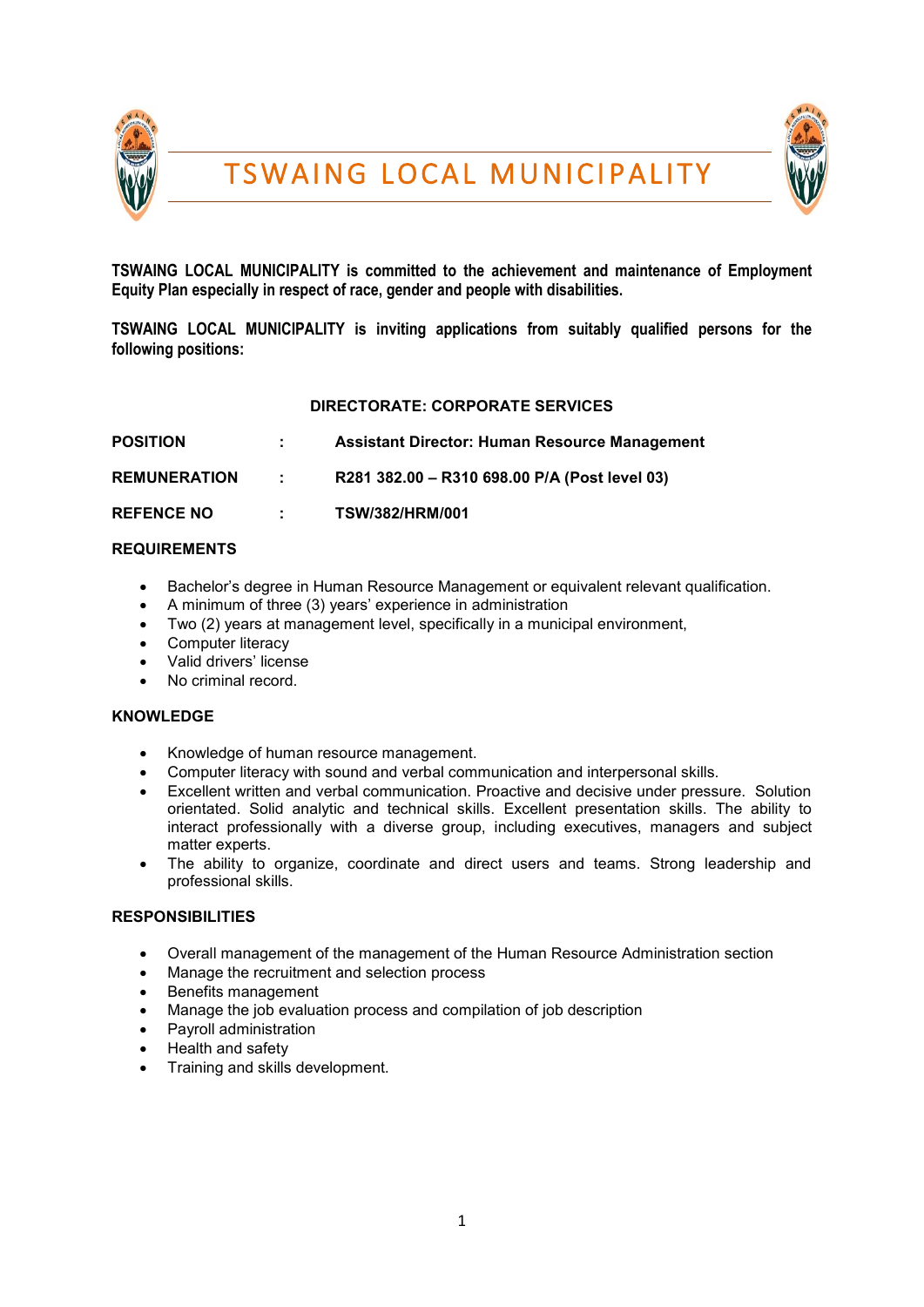| <b>POSITION</b>               | <b>Driver to Mayor</b>                                                        |
|-------------------------------|-------------------------------------------------------------------------------|
| <b>REF NO</b>                 | TLM/MO/004                                                                    |
| <b>REMUNERATION PACKAGE :</b> | R107 058.00 - R117 840.00 P/A<br><b>Excluding applicable Service Benefits</b> |

Duration: The term of contract for this this position is fixed period attached to the term of Council.

## **Requirements:**

- Matric
- Code 08 Driver's license
- Advance driving
- Ability to work under pressure and overtime
- Experience working with cars: servicing and maintenance

#### **Key Performance Areas:**

- Transporting the Mayor to and from public scheduled events and functions
- Update Mayor's car logbook
- Adhere to maintenance schedule
- Inspect Mayoral vehicle daily to determine defaults

# **DIRECTORATE: TECHNICAL SERVICES**

| <b>POSITION</b>     |               | <b>Electrical Engineering Technician X 2:</b> |
|---------------------|---------------|-----------------------------------------------|
| <b>REF NO</b>       |               | <b>TLM/382/TSD/E&amp;ME/002</b>               |
| <b>REMUNERATION</b> | $\mathcal{L}$ | R199 044.00-R230 748.00 P/A (Post Level 6)    |

#### **Requirements:**

- N6 in Electrical Engineering
- Wireman's License (3 Phase)
- Code C Driver License (PrDP)
- Computer Literate.
- At least five years' work experience after qualifying as Electrician with Trade Test.
- Authorized to perform High Voltage Operating with a valid ORHVS certificate.
- Good in reading and interpretation of electrical plans for premises and network.

#### **Key Performance Areas:**

- Receive supervision and instructions from Manager Electrical and Mechanical.
- Doing Stand by duties for electricity as an essential service.
- Ensure the availability of reliable electrical power services by maintenance and repairs of existing new and old electrical infrastructure.
- Formulate maintenance plans for network, municipal premises and Public Lighting.
- Identifying future faults before emergency.
- Performing switching procedures for switchgears and mini-substations.
- Give supervision and instructions to Junior Electricians, and General Workers in aspects of any electrical tasks on daily basis.
- Analyzing tasks and instructions and allocating work to subordinates, by providing job cards.
- Allocation and distribution of resources.
- Supervise workers when working on High Voltage equipment's and network.
- Ensuring quality and safety working procedures are applied.
- Performing spot inspections on plant and equipment.
- Attend to electrical projects site meetings.